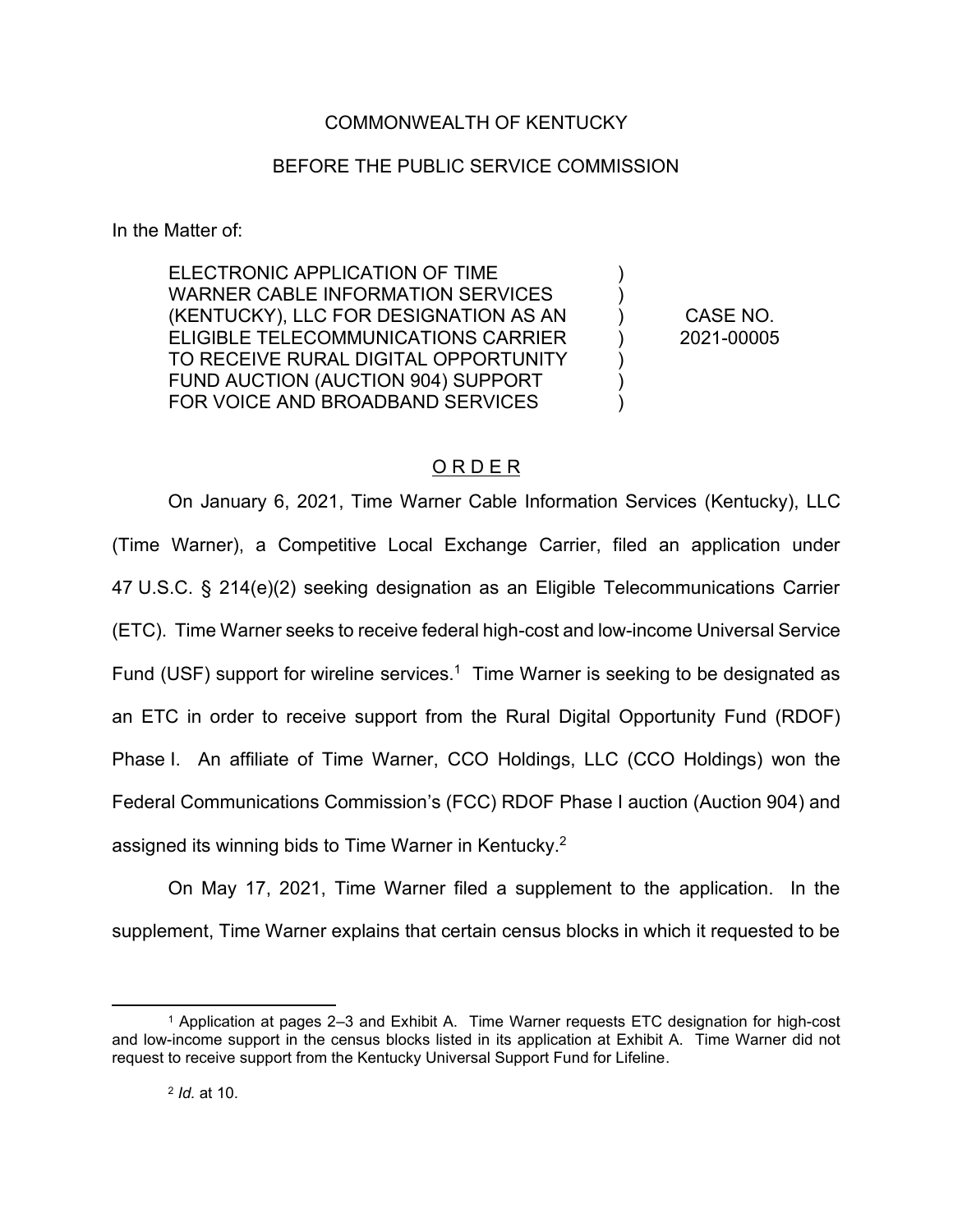designated as an ETC are already served by a broadband provider.3 Time Warner has filed a petition with the FCC to seek a waiver of its obligation to serve those blocks.<sup>4</sup> Time Warner further explains that it is possible that there are other census blocks that should be removed because they are already receiving support.<sup>5</sup> Time Warner requests that the Commission include in its final Order, language that will allow a mechanism to allow for Time Warner to update the record in this proceeding and the Commission for subsequent modifications by the FCC of Time Warner's RDOF obligations by census block. 6

The application states that (1) Time Warner meets all the requirements for designation as an ETC to serve the designated areas in the state of Kentucky;<sup>7</sup> (2) Time Warner requests designation in the certain census blocks located in Kentucky; $8$  (3) in accordance with 47 U.S.C. § 214(e)(2), Time Warner seeks to be designated as an ETC in order to provide high-speed broadband internet access and interconnected Voice over Internet Protocol (VoIP) as well as Lifeline service to qualifying customers in Kentucky;<sup>9</sup> and (4) designation of Time Warner as an ETC for the designated areas served in Kentucky will serve the public interest.<sup>10</sup>

<sup>10</sup> *Id.* at 2.

<sup>3</sup> Supplement to Application (filed May 17, 2021) at 5–6.

<sup>4</sup> *Id.*

<sup>5</sup> *Id.* at 6.

<sup>6</sup> *Id.* at 8–10.

<sup>7</sup> Application at 12.

<sup>8</sup> *Id.* at 2.

<sup>9</sup> *Id.* at 2.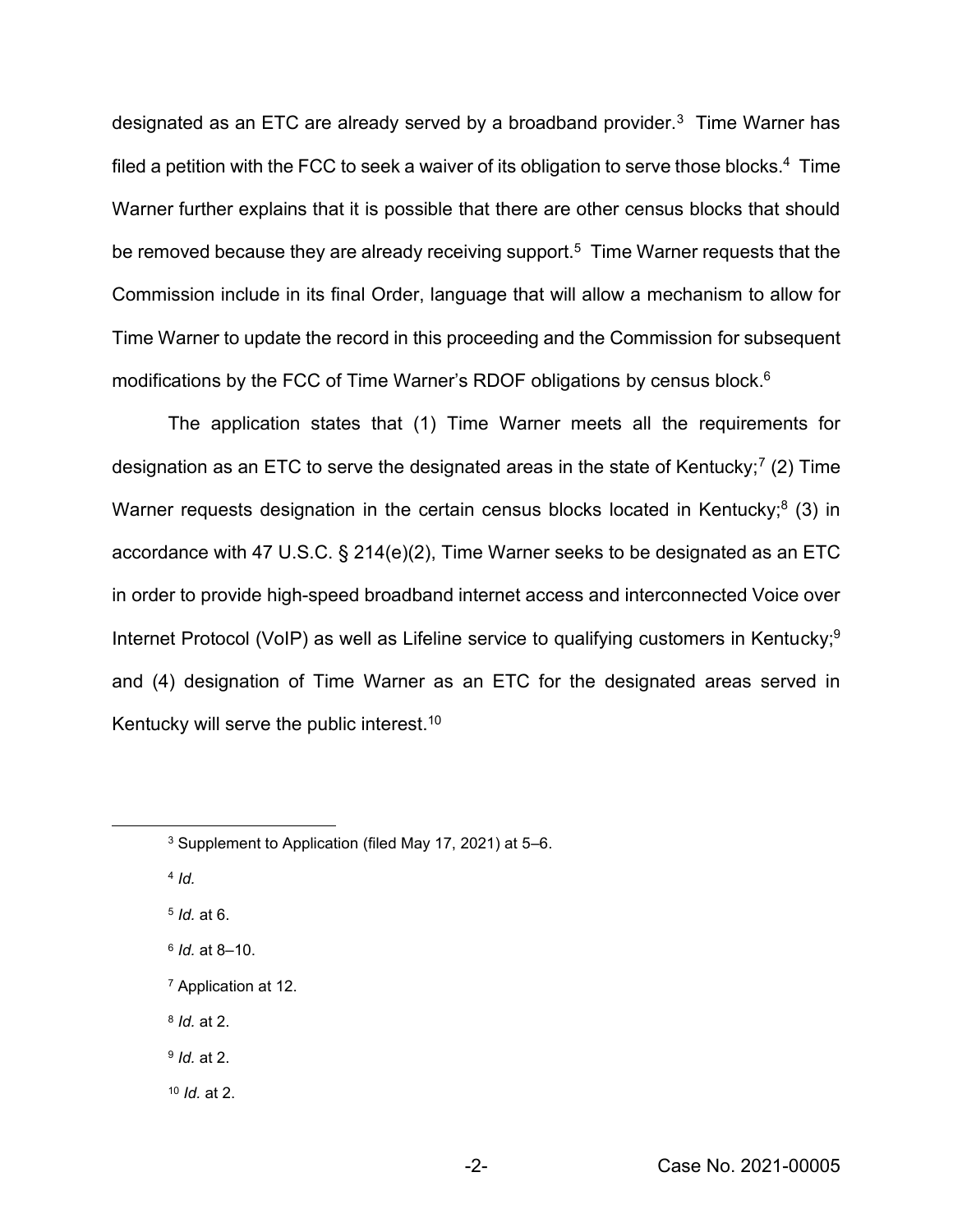Time Warner is a wholly controlled subsidiary of Charter Communications, Inc. (Charter).<sup>11</sup> Charter offers broadband connectivity under its brand name, Spectrum, and through its subsidiaries. Charter has a broadband infrastructure of over ten thousand miles in Kentucky and offers broadband, cable, voice, and mobile services to more than 741,000 households in Kentucky as well as many other states in America.<sup>12</sup> Time Warner has the financial and technical capabilities, with the support of its parent company, Charter, to pay for and construct the fiber-optic network throughout the proposed ETC service area for the provision of voice and broadband services.<sup>13</sup>

The Commission requires that the Kentucky Universal Service support and the Kentucky Telecommunications Relay Service and Telecommunications Access Program support be collected for each wireline customer. Time Warner commits to pay all applicable federal, state, and local regulatory fees imposed on customers, including 911/E911 fees.<sup>14</sup> Time Warner will provide toll-limitation services to low-income consumers as provided in 47 C.F.R. §§ 54.400-54.423.15

#### **DISCUSSION**

Pursuant to 47 U.S.C. § 254(e), "only an eligible telecommunications carrier designated under 47 U.S.C. § 214(e) shall be eligible to receive specific federal universal service support." Pursuant to 47 U.S.C. § 214(e)(1)(A) and (B), a common carrier designated as an ETC must offer the services supported by the federal universal service

- <sup>13</sup> *Id.* at 5.
- <sup>14</sup> *Id.* at 6.
- <sup>15</sup> *Id.* at 13.

<sup>11</sup> Application at 3.

<sup>12</sup> *Id.* at 3–4.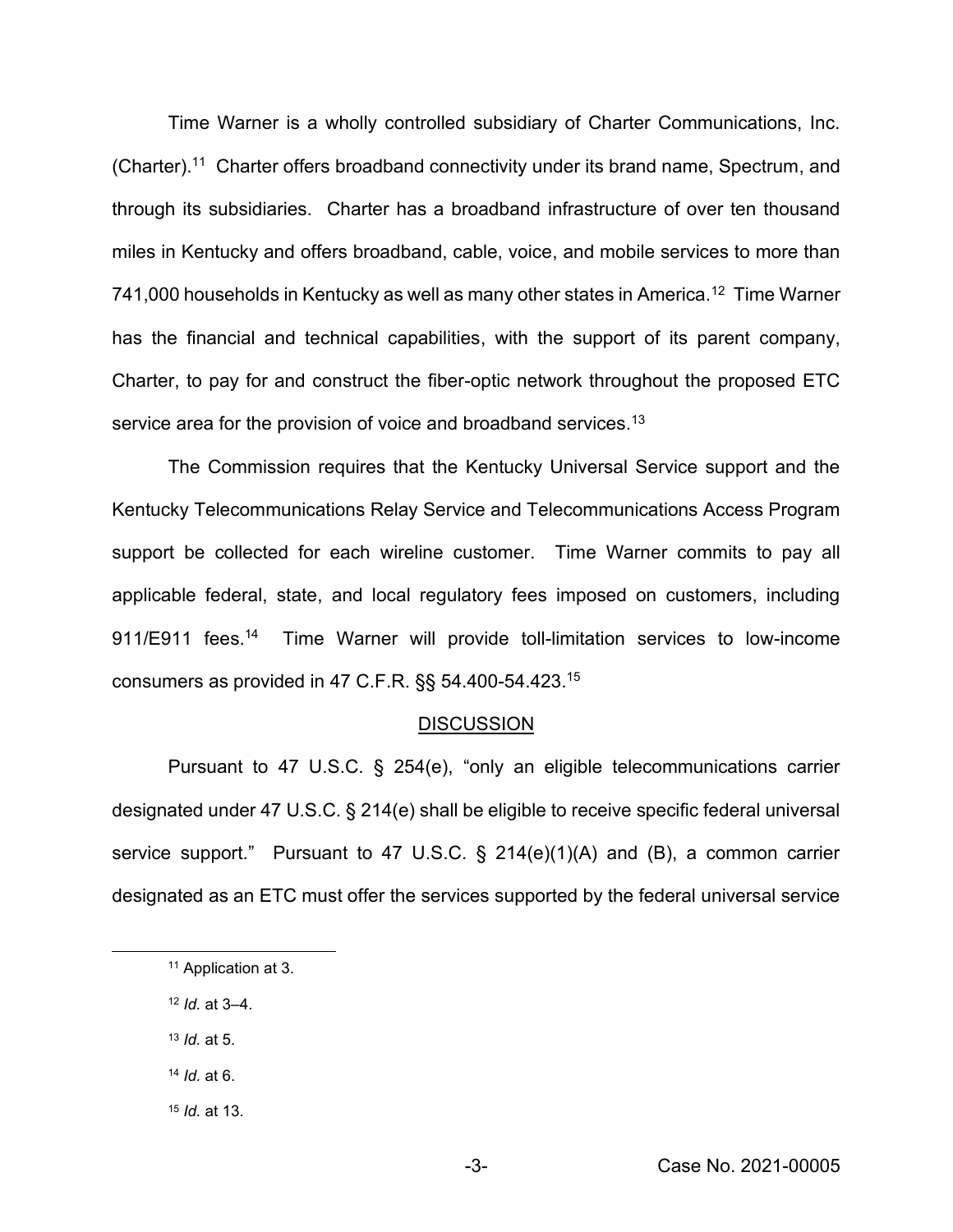support mechanisms, using either its own facilities or a combination of its own facilities and resale of another carrier's services throughout its designated service area, and it must advertise the availability and charges for those services. Pursuant to 47 U.S.C. § 214(e)(2), state commissions bear the primary responsibility for performing ETC designations. Under the same section, the Commission may, with respect to an area served by a rural telephone company, and shall, in all other cases, designate more than one common carrier as an ETC for a designated service area, consistent with the public interest, convenience, and necessity, as long as the requesting carrier meets the requirements of 47 U.S.C. § 214(e)(1). Also, before designating an additional ETC for an area served by a rural telephone company, the Commission must determine that the designation is in the public interest.

#### REQUIREMENTS FOR ETC DESIGNATION BY THE FCC

In 1997, the FCC issued a Public Notice setting forth the procedures a carrier must use when requesting designation as an ETC from the FCC.<sup>16</sup> The Commission likewise collects similar information pursuant to that notice. A carrier seeking ETC designation must file a petition providing the following: (1) a certification that the petitioner offers all services designated for support by the Commission pursuant to 47 U.S.C. § 254(c); (2) certification that the petitioner offers the supported services using either its own facilities or a combination of its own facilities and resale of another carrier's services;<sup>17</sup> (3) a

<sup>16</sup> *Procedures for FCC Designation of Eligible Telecommunications Carriers Pursuant to Section 214(e)(6) of the Communication Act,* Public Notice, 12 FCC Rcd. 22947 (1997) (Section 214(e)(6) Public Notice).

<sup>17</sup> *Lifeline Reform Order*, FCC 12-11 at paragraph 368 (adopting a blanket forbearance of the facilities requirement of 47 U.S.C. § 214(e)(1)(A) for non-facilities based carriers that seek limited ETC designation to participate in the Lifeline program) (Lifeline Reform Order). *In the Matter of Lifeline and Link Up Reform and Modernization*, WC Docket No. 11-42; *Lifeline and Link Up*, WC Docket No. 03-109; *Federal-State Joint Board on Universal Service*, CC Docket No. 96-45; *Advancing Broadband Availability*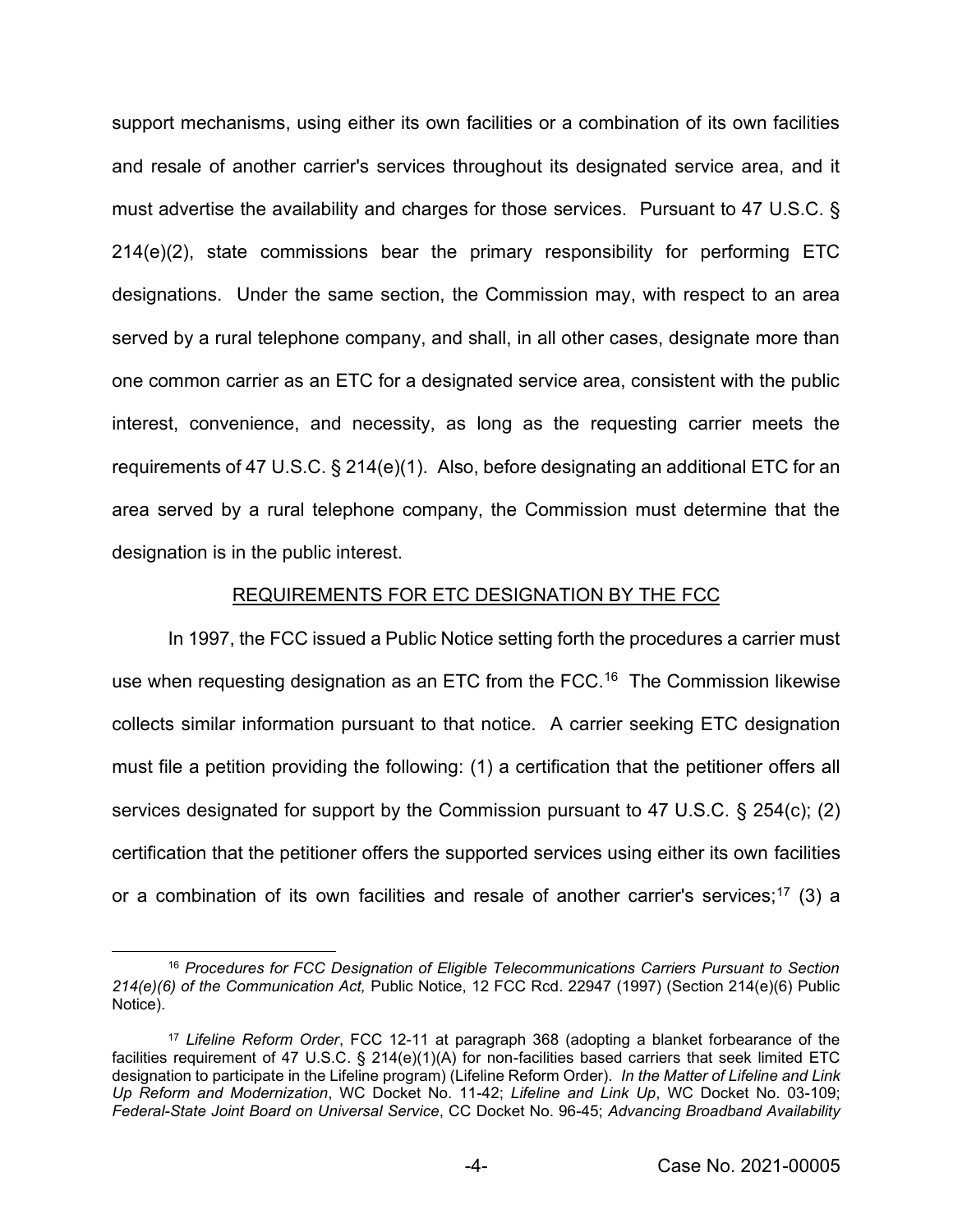description of how the petitioner advertises the availability of the supported services, its universal service offerings, and the charges therefore using media of general distribution;18 (4) certify that it will comply with the service requirements applicable to the support that it receives;<sup>19</sup> and (5) establish that it will be able to remain functional during emergency situations.20

In addition, the FCC's rules require that in order to be designated as an ETC, a petitioner must (1) certify that it will comply with the service requirements applicable to the support that it receives; (2) demonstrate its ability to remain functional in emergency situations; and (3) demonstrate that it will satisfy applicable consumer-protection and service-quality standards. <sup>21</sup>

Prior to designating an ETC pursuant to 47 U.S.C. § 214(e)(2), the Commission must also determine whether such designation is in the public interest.<sup>22</sup> In determining the public interest, the Commission historically has considered the benefits of increased

*Through Digital Literacy Training*, WC Docket No. 12-23; *Report and Order and Further Notice of Proposed Rulemaking*, Adopted: January 31, 2012; Released: February 6, 2012.

<sup>18</sup> 47 U.S.C. § 214(e)(1)(B); 47 C.F.R. § 54.201(d)(2).

<sup>&</sup>lt;sup>19</sup> 47 C.F.R. § 54.202(a)(1)(i). The third and fourth requirements listed were adopted by regulation to apply to the FCC's review of a provider's ETC status, but the Commission generally looks at the same requirements as the FCC in seeking to determine whether a provider meets the requirements for an ETC designation.

 $20$  47 C.F.R. § 54.202(a)(2); Notably, the FCC generally requires those seeking an ETC designation to file a five-year plan that describes the specific proposed improvements and upgrades that will be made to offer the supported service and to demonstrate their ability to satisfy applicable customer protection and service quality standards. However, the FCC waived those requirements for recipients of CAF II Auction funds in favor of reporting requirements it believes will permit it to monitor the use of CAF II Auction funds as they are used. *See In the Matter of Connect America Fund,* Report and Order and Further Notice of Proposed Rule Making, WC Docket Nos. 10-90, 31 FCC Rcd. 5949, 6010-3, paragraphs. 172-8 (2016).

<sup>21</sup> 47 C.F.R. § 54.202(a).

<sup>22</sup> 47 U.S.C. § 214(e)(2); 47 C.F.R. § 54.202(b).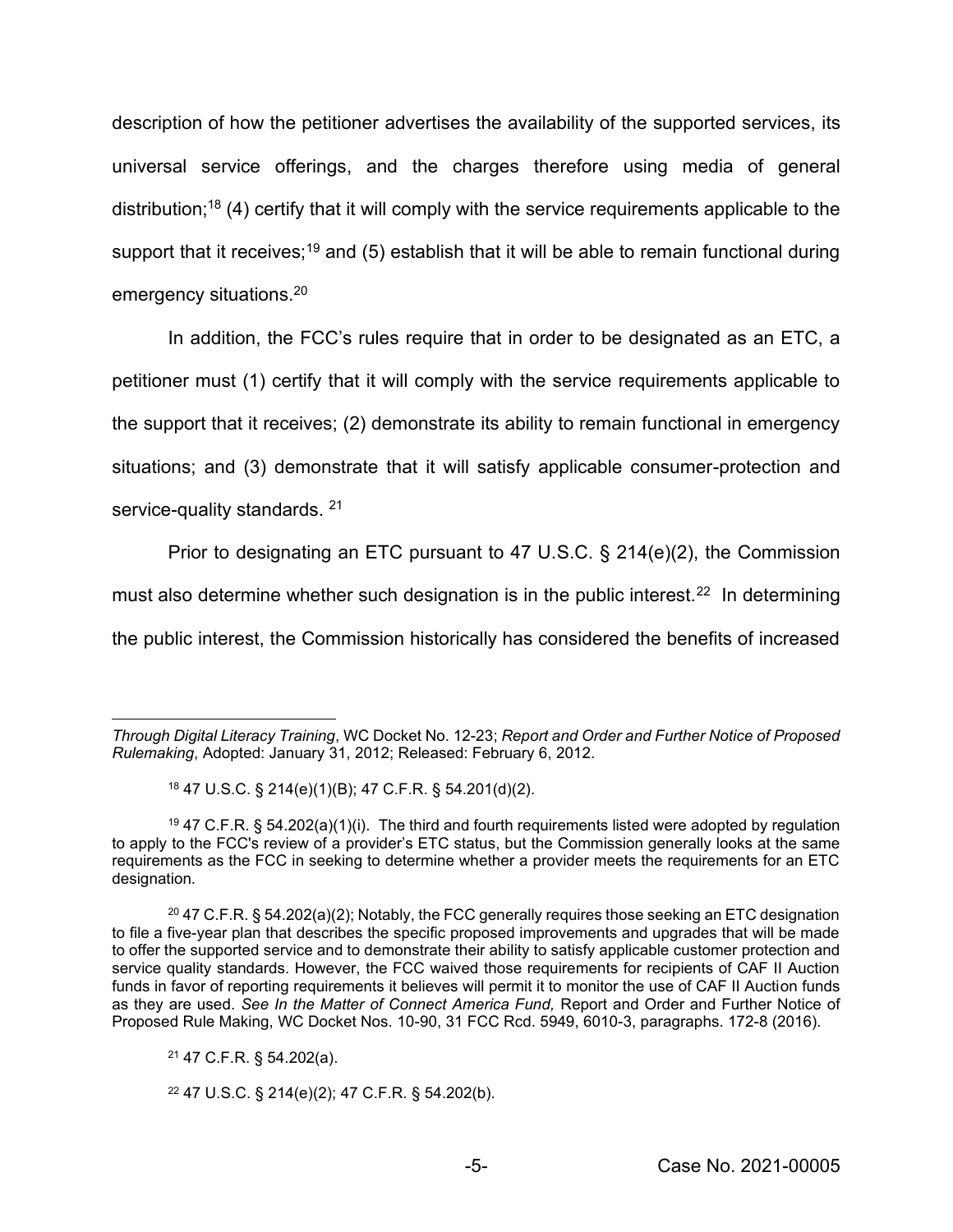consumer choice and the unique advantages and disadvantages of the petitioner's service offering.

As described below, Time Warner has provided the Commission with the information required for designation as an ETC in the service area at issue. We find that the public interest supports such designation, subject to Time Warner's compliance with the representations and commitments made by Time Warner in its application and the FCC's rules.

#### OFFERING THE SERVICES DESIGNATED FOR SUPPORT

Petitioners for ETC designation must certify that they offer all services designated for support by the Commission pursuant to 47 U.S.C  $\S$  254(c).<sup>23</sup> Time Warner has demonstrated through the required certifications and related filings that it now offers or will offer the designated services, upon designation as an ETC. Time Warner certifies that it now provides, or will provide throughout its designated service area, the services and functionalities enumerated in 47 C.F.R. § 54.101(a) throughout the designated service area.<sup>24</sup> Petitioners for ETC designation must demonstrate that they will satisfy applicable consumer-protection and service-quality standards.25 Time Warner has committed to providing applicable consumer protection and service-quality standards, <sup>26</sup> and it will be subject to reporting requirements to the FCC to ensure that it complies with

<sup>23</sup> *See* 47 U.S.C. § 214(e)(1)(A); § 214(e)(2); Public Notice, 12 FCC Rcd. at 22948, paragraph 2.

<sup>&</sup>lt;sup>24</sup> Specifically, Time Warner certifies that it will provide voice telephony and broadband services supported by federal universal service support mechanisms, as set forth in 47 C.F.R. § 54.101, which includes (1) voice-grade access to the public switched telephone network; (2) local usage; (3) access to emergency services; and (4) toll limitation services to qualifying low-income users. *See* Application at 12– 13.

<sup>25</sup> 47 C.F.R. § 54.202(a)(3).

<sup>26</sup> Application at 12–13.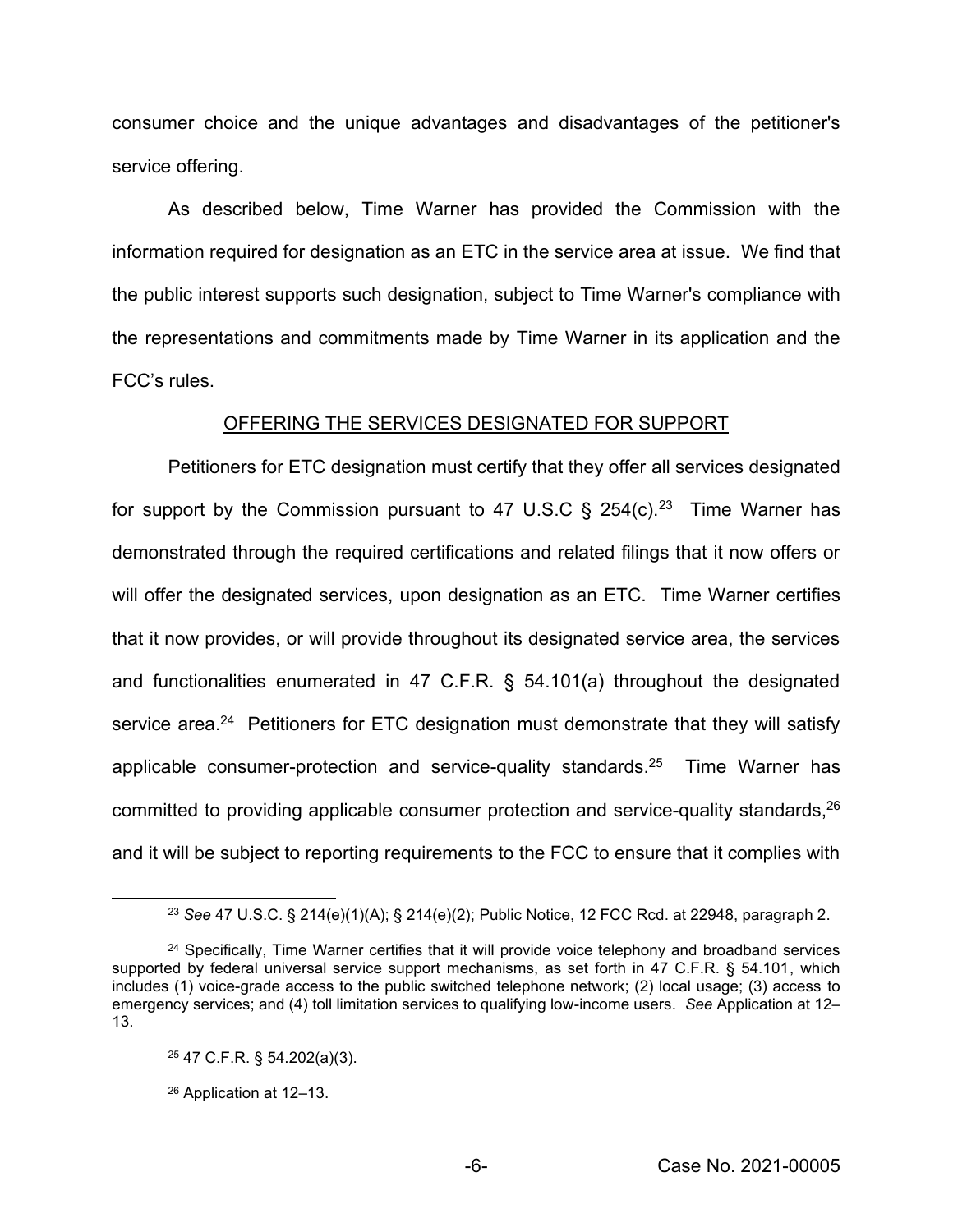the service requirements.27 Thus, the Commission finds that Time Warner's commitments provide sufficient consumer protection and service quality to consumers.

Time Warner has the financial and technical ability to build its network in the census blocks identified in Exhibit A of the application.28 Time Warner has the technical ability to provide voice and broadband services throughout the ETC designated census blocks and to pay for the costs through the financial support of its parent company, Charter.<sup>29</sup> Based on the foregoing, the Commission finds that Time Warner is financially and technically capable of providing RDOF Phase I supported services.

# **OFFERING THE SUPPORTED SERVICES USING** A CARRIER'S OWN FACILITIES

Petitioners for ETC designation must certify that they offer the supported services using either their own facilities or a combination of their own facilities and the resale of another carrier's services.<sup>30</sup> Time Warner, in its provision of wireline and broadband services, will offer services which Time Warner will provision over its own network. Time Warner has shown it is able to offer all of the services and functionalities supported by the universal-service program, as detailed in 47 C.F.R. § 54.101(a), throughout its service area.

<sup>27</sup> *Id.*

<sup>28</sup> *Id.* at Exhibit A.

<sup>29</sup> *Id.* at 11.

<sup>30</sup> 47 U.S.C. § 214(e)(6) Public Notice, 12 FCC Rcd. at 22949; *see also* 47 U.S.C. § 214(e)(1)(A); *Petition of TracFone Wireline, Inc. for Forbearance from 47 U.S.C. § 214(e)(1)(A) and 47 C.F.R. § 54.201(i),*  CC Docket No. 96-45, Order, 20 FCC Rcd. 15095 (2005)*.*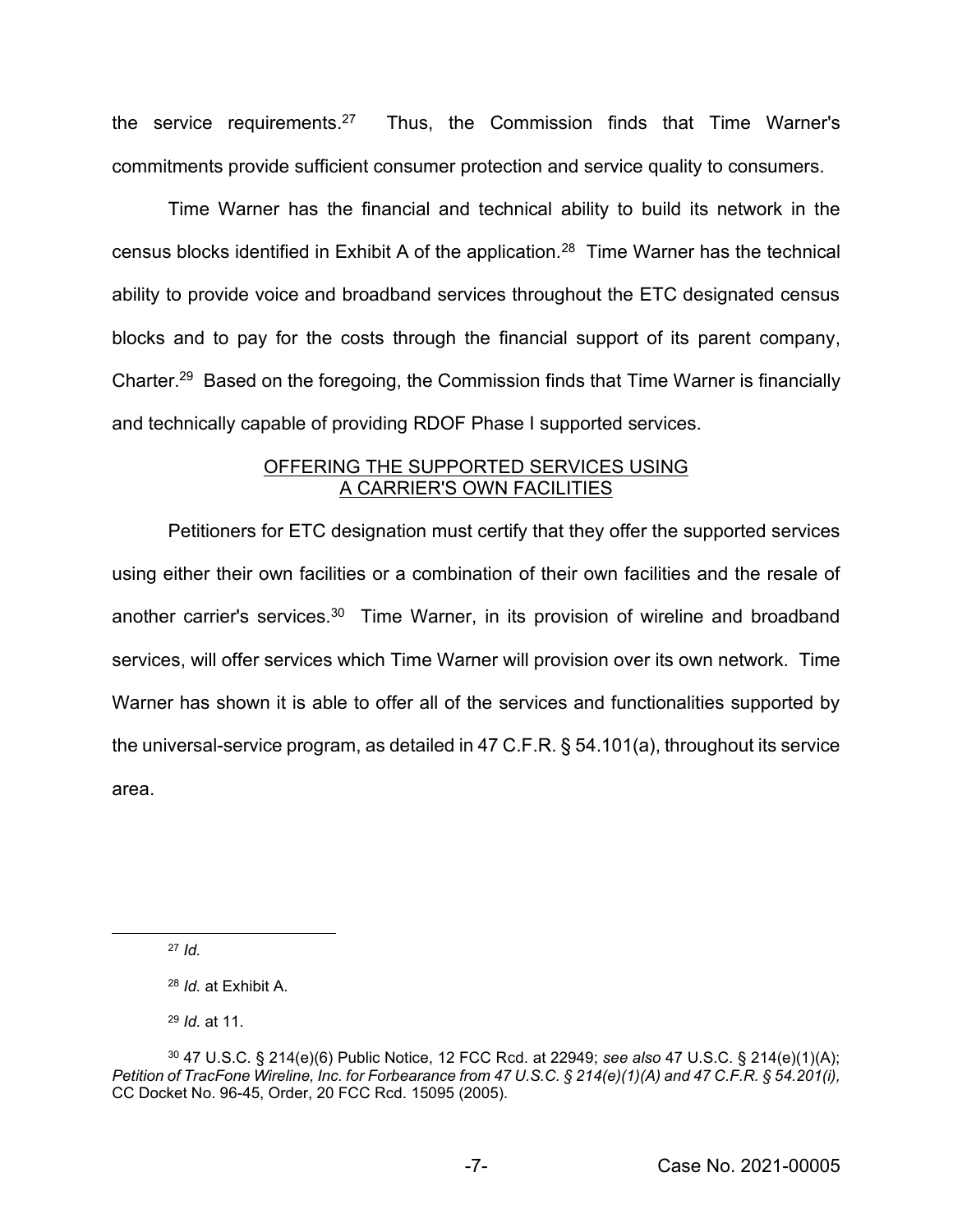#### ADVERTISING SUPPORTED SERVICES

Petitioners for ETC designation must advertise the availability of the supported services and the charges thereof using media of general distribution and provide a description of how they will do so. $31$  Time Warner has committed to advertising the availability of the supported services using media of general distribution.<sup>32</sup> In addition, Time Warner has committed to advertising and promoting the availability of Lifeline services in a manner reasonably designed to reach those likely to qualify for Lifeline.<sup>33</sup> To increase accountability within the program and to target support where it is needed most, the FCC has adopted rules requiring ETCs to explain in their marketing materials that Lifeline service is a government benefit, the individual must be eligible to receive the benefit, and the consumer may receive no more than one benefit at a time from the program.34 Time Warner has demonstrated its commitment to comply with these FCC rules regarding the marketing of supported service.

### ABILITY TO REMAIN FUNCTIONAL IN EMERGENCY SITUATIONS

Petitioners for ETC designation must demonstrate their ability to remain functional in emergency situations.<sup>35</sup> Time Warner will provide service to its customers through its fiber-optic network. This service includes rerouting traffic and managing traffic spikes in emergency situations while also having access to back-up power despite the lack of an

- <sup>33</sup> *Id.*
- <sup>34</sup> Lifeline Reform Order, paragraphs 274-77; 47 C.F.R. § 54.405.
- <sup>35</sup> 47 C.F.R. § 54.202(a)(2).

<sup>31</sup> 47 U.S.C. § 214(e)(1)(B); § 214(e)(6); Public Notice, 12 FCC Rcd. at 22949, paragraph 4.

<sup>32</sup> Application at 14.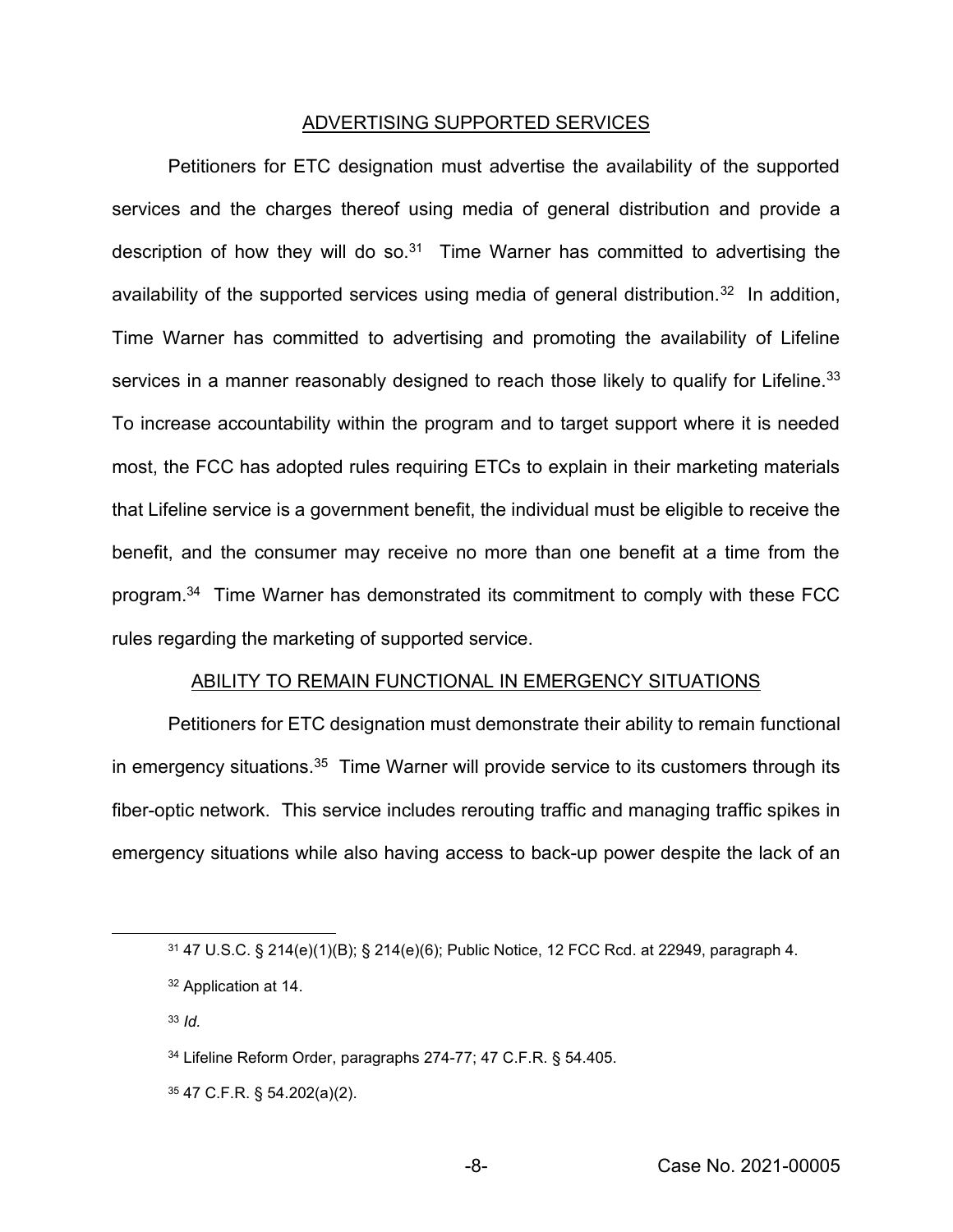external power source. The Commission finds that Time Warner has demonstrated its ability to remain functional in emergency situations.<sup>36</sup>

#### PUBLIC INTEREST ANALYSIS

Prior to designating an ETC, the Commission must determine whether such designation is in the public interest.<sup>37</sup> We find that Time Warner will offer gigabit broadband services as well as supported telephony service that will provide a variety of benefits to customers in these high-cost areas, including increased consumer choice and high-quality service offerings. Moreover, new entrants in the telephony and broadband market should incentivize existing ETCs to offer better service and terms to their subscribers. Time Warner will provide competitive wireline services throughout its service area in Kentucky. Time Warner will be a facilities-based wireline service provider and will offer all of the services and functionalities detailed in 47 C.F.R. § 54.101(a), ensuring that Time Warner can provide services to customers throughout the service area.<sup>38</sup>

The Commission recognizes that the designation of Time Warner as an ETC also creates competitive pressure for other wireline and wireless providers that are designated as ETCs within the proposed service areas. In order to remain competitive in markets, all providers will have greater incentive to improve coverage and customer service, increase service offerings, and lower prices. Consistent with federal law, the designation benefits consumers by allowing Time Warner to offer the services designated for support at rates that are "just, reasonable and affordable."<sup>39</sup> Time Warner plans to offer affordable

<sup>36</sup> Application at 14–15.

<sup>37</sup> *See* 47 U.S.C. § 214(e)(6) and 47 C.F.R. § 54.202(b).

<sup>38</sup> Application at 15.

<sup>39</sup> 47 U.S.C. § 254(b)(1).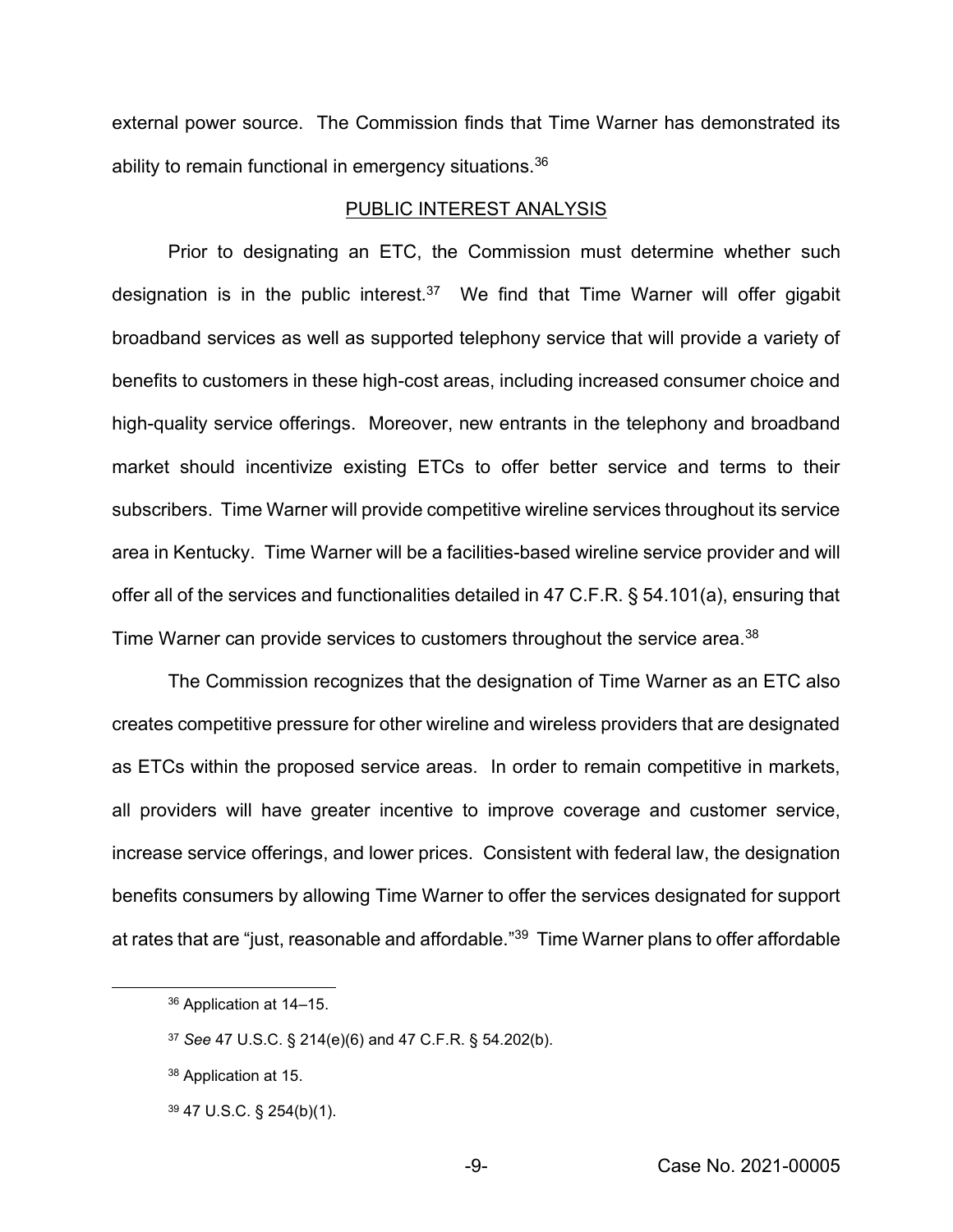wireline telecommunications and high-speed broadband services to consumers as well as qualified low-income consumers.40

## REGULATORY OVERSIGHT

Under 47 U.S.C. § 254(e), petitioners are required to use the specific universalservice support they receive "only for the provision, maintenance, and upgrading of facilities and services for which the support is intended."<sup>41</sup> Moreover, the Commission or the FCC may institute an inquiry on its own motion to examine the petitioner's records and documentation to ensure that the universal-service support it receives is being used for the purpose intended.<sup>42</sup> The petitioner is required to provide such records and documentation to the Commission, the FCC, or Universal Service Administration Company (USAC) upon request. We further emphasize that, if the petitioner fails to fulfill the requirements of the 1996 Telecommunications Act,<sup>43</sup> the FCC's rules, or the terms of this Order after it begins receiving universal-service support, the Commission may exercise its authority to revoke such petitioner's ETC designation.<sup>44</sup> The FCC also may assess forfeitures for violations of FCC rules and orders.45

<sup>45</sup> *See* 47 U.S.C. § 503(b).

<sup>40</sup> Application at 17–18.

<sup>41</sup> 47 U.S.C. § 254(e). We note that because petitioners are not eligible to receive federal universal service high-cost support, they are not required to file reports and certifications pursuant to 47 C.F.R. § 54.313.

<sup>42</sup> 47 U.S.C. §§ 220, 403.

<sup>43</sup> 47 U.S.C. Section 151 *et seq.*

<sup>44</sup> *See Federal-State Joint Board on Universal Service; Western Wireline Corp. Petition for Preemption of an Order of the South Dakota Public Utilities Commission, CC Docket No. 96-45, Declaratory* Ruling, 15 FCC Red 15168, 15174, paragraph 15 (2000); *see* also 47 U.S.C. § 254(e).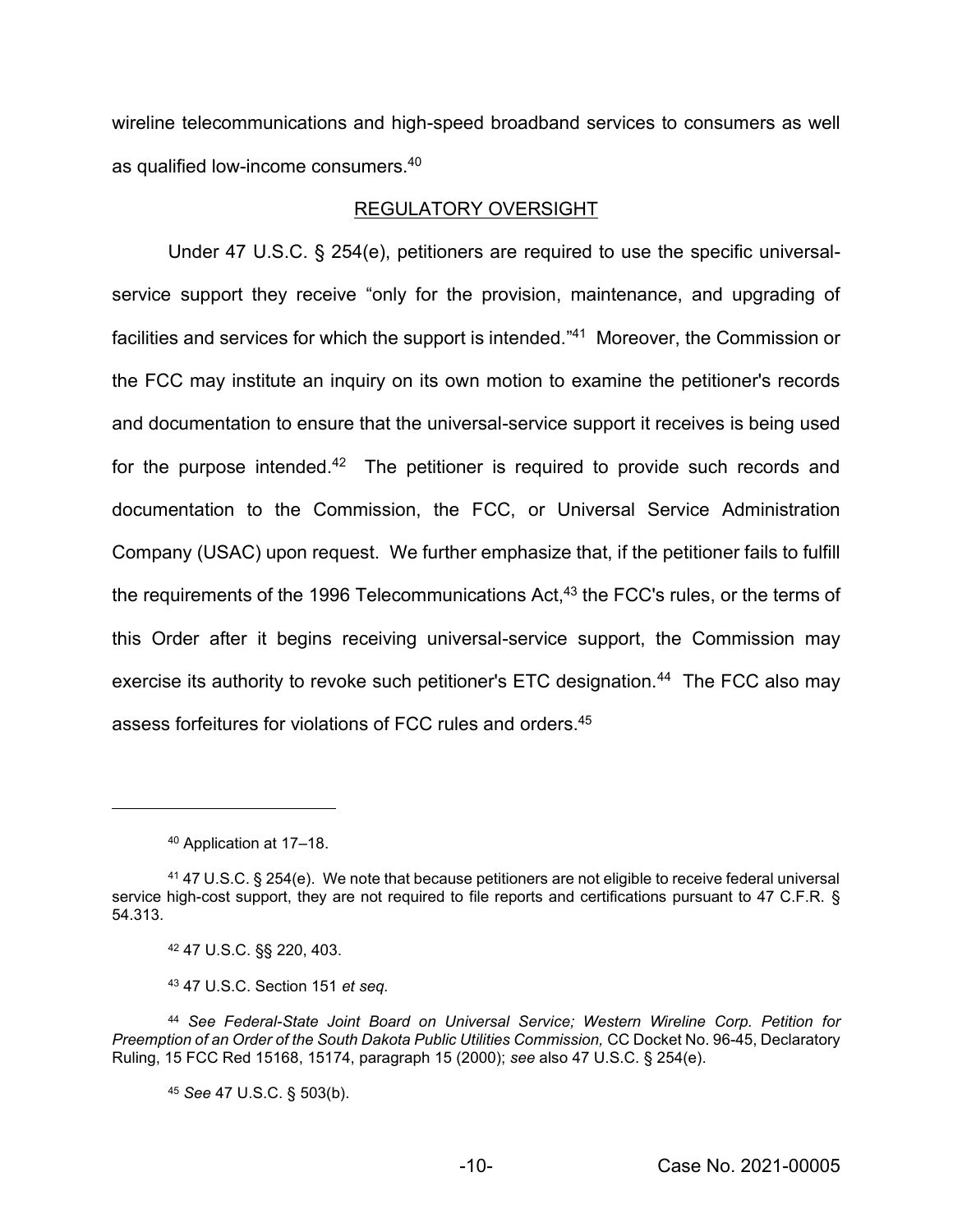#### ANNUAL CERTIFICATION AND VERIFICATION

Each year Time Warner will require all Lifeline subscribers to recertify their head of household status, certify that only one Lifeline discount is received at their household, and document their continued program eligibility for Lifeline in accordance with the annual Lifeline Certification and Verification for USAC that is due annually.<sup>46</sup>

The Commission, having reviewed the evidence of record and having been otherwise sufficiently advised, HEREBY ORDERS that:

1. The designation of Time Warner as an ETC is granted.

2. Time Warner is designated as an ETC for the purpose of receiving federal high-cost and low-income support from the federal USF in the census blocks as stated in the application at Exhibit A.

3. If Time Warner does not receive RDOF support in any such census block or a portion thereof, Time Warner shall file notice in this case of such change to the census block or a portion thereof, and such census block or portion thereof will be removed from Time Warner's ETC-designated service area without further action by the Commission.

4. Time Warner is designated as an ETC for the purpose of receiving lowincome support from the state USF in the area as depicted in the application at Exhibit A.

5. During the current certification period, Time Warner shall be eligible to receive federal USF support.

6. Time Warner shall advertise the availability of and charges for these services using media of general distribution.

<sup>46</sup> Case No. 2012-00146, *Lifeline Reform* (Ky. PSC May 1, 2012).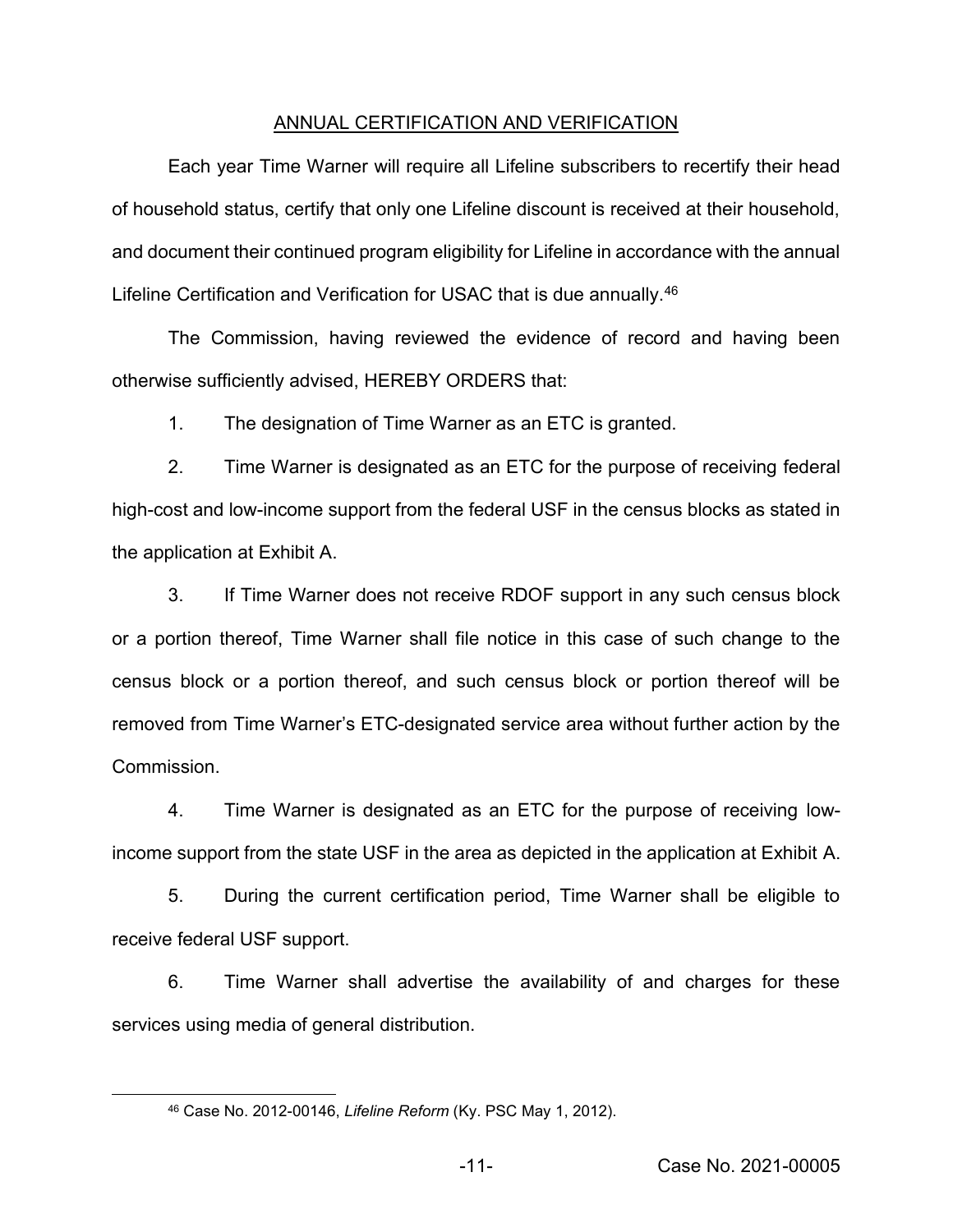7. Time Warner shall comply with the FCC's annual certification process for Lifeline customers.

8. Time Warner is a utility under the definitions contained in KRS 278.010(3), and shall include revenue generated from the sale of intrastate wireline service, including Lifeline revenues, in its reports filed pursuant to KRS 278.140.

9. A copy of this Order shall be served upon the FCC and the USAC.

10. This case is closed and will be removed from the Commission's docket.

# [REMAINDER OF PAGE INTENTIONALLY LEFT BLANK]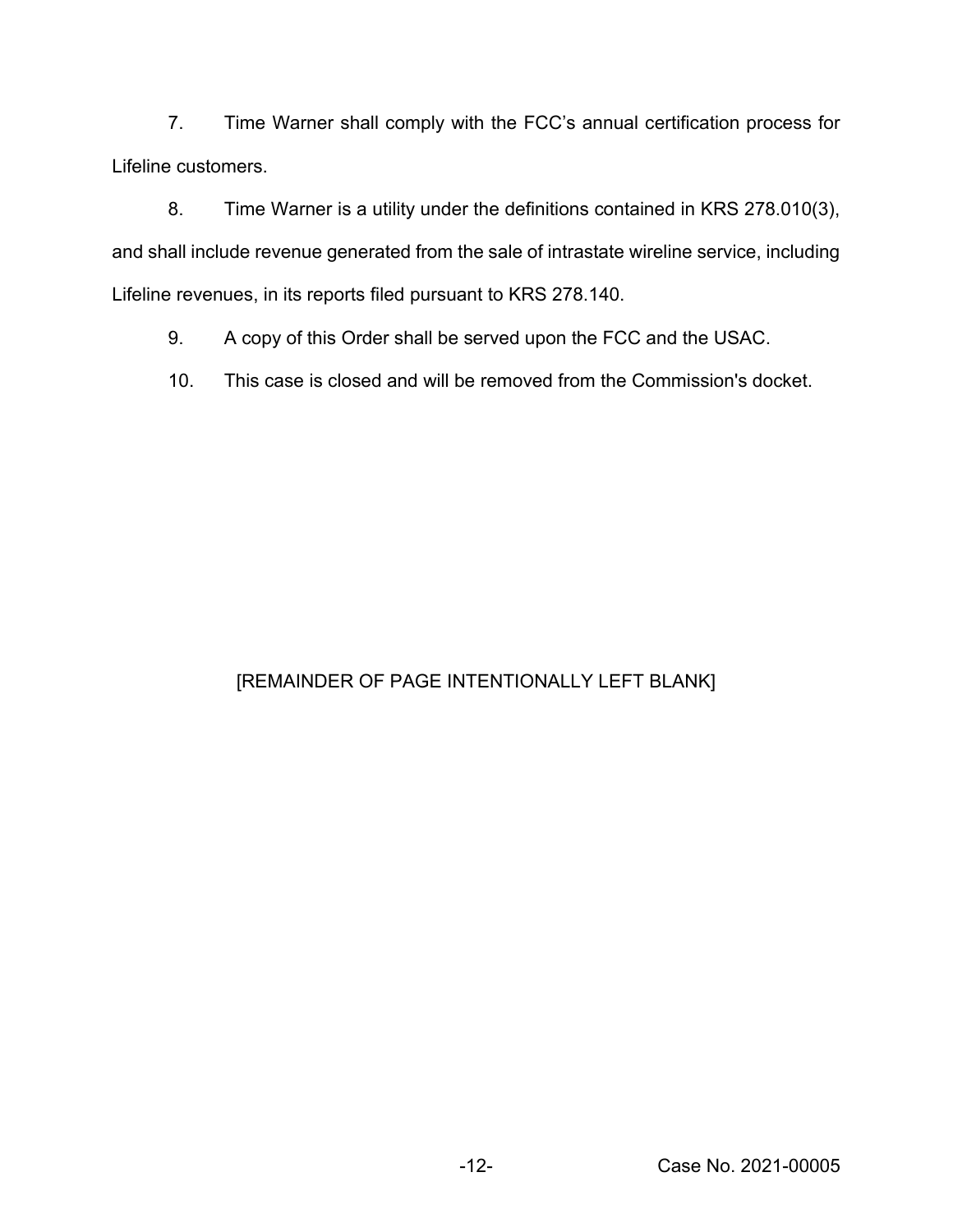By the Commission



ATTEST:

\_\_\_\_\_\_\_\_\_\_\_\_\_\_\_\_\_\_\_\_\_\_

Executive Director

Case No. 2021-00005